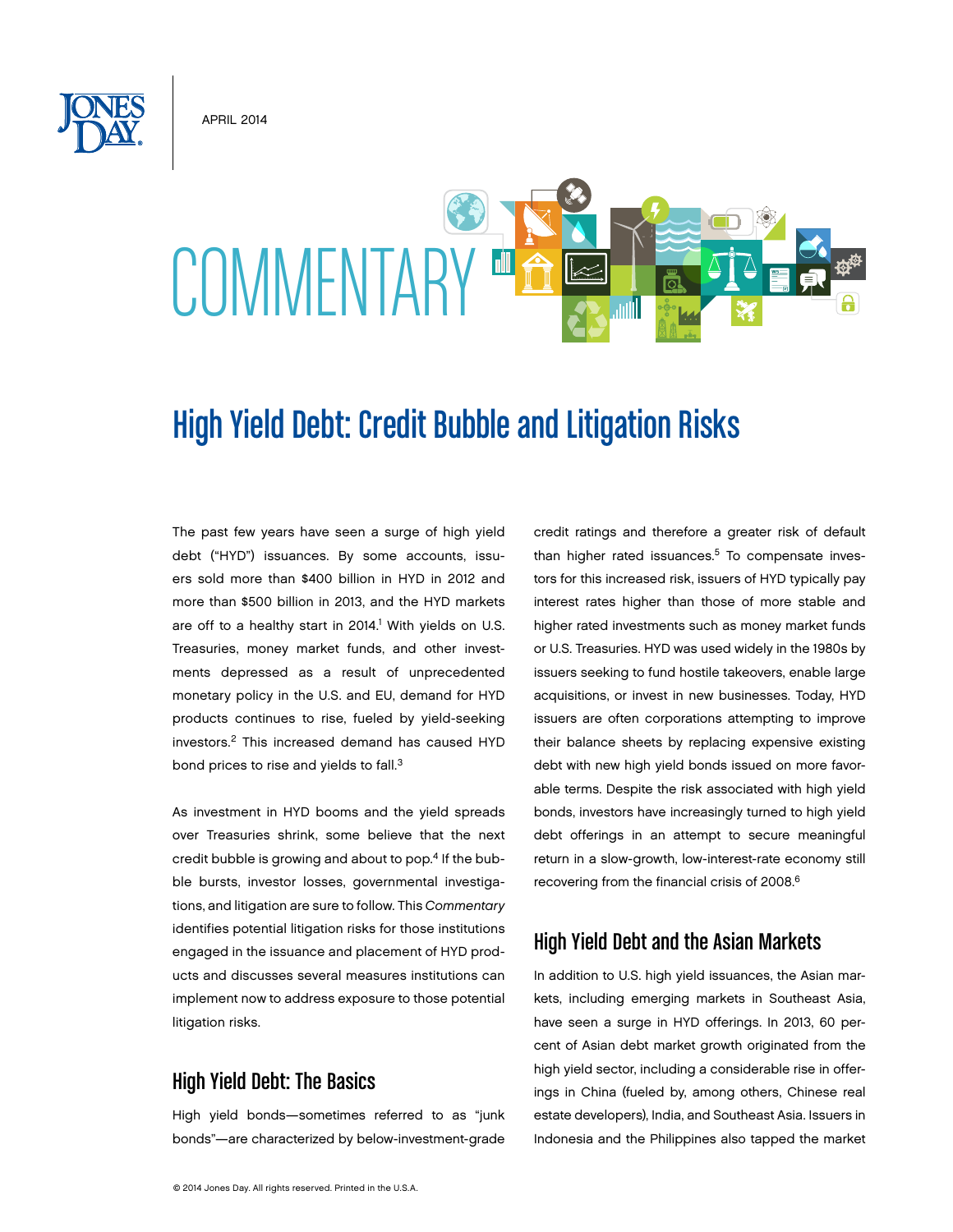beginning in the middle of last year.<sup>7</sup> Indian HYD issuers made record offerings in 2013, including, for example, a \$1.2 billion offering by an Indian natural resources and mining company, for which U.S. investors purchased more than 50 percent of bonds.8 Major U.S. investors reported seeing value in Asian HYD offerings in 2013 despite record high bond prices.<sup>9</sup>

Investor appetite for Asian HYD did not taper off in 2013, despite increased offerings from the more challenging emerging markets such as Indonesia and the Philippines, and despite offerings with complex structures that could contain higher risks.10 Analysts have been warning for months that the growing high yield bubble could extend to the Asian market, citing increasingly lower-rated issuances and growing capital inflows, but such fears have not yet materialized.<sup>11</sup>

# High Yield Debt and the Return of Structured **Products**

The reemergence of complex structured products designed to leverage exposure to high yield debt, such as collateralized debt obligations ("CDOs") and collateralized loan obligations ("CLOs"), suggests that investors have exhausted the favorable returns traditionally available through so-called "plain vanilla" high yield debt instruments and are now turning to more highly leveraged complex products to search for yield.12 In 2012, global CDO sales surged fourfold to approximately \$55 billion, and jumped up again to \$87 billion in 2013, with 26 percent of those global sales occurring in the fourth quarter.13 Approximately \$23 billion of the \$87 billion in CDO issuances in 2013 were backed by high yield loans.<sup>14</sup>

#### The Possibility of a High Yield Debt Bubble?

The increased flow of cash into the HYD market has begun to drive down the spread between interest rates and high yield issuances, causing some to speculate that a credit bubble may be forming in U.S., global, and emerging markets.15 As early as February 2013, analysts and media commentators warned of investment red flags indicating a growing HYD bubble. These red flags include: (i) increasing bond prices paired with lowering yield; (ii) increased merger and acquisition activity; (iii) the high proportion (more than 15 percent) of distressed credits that comprised the U.S. high yield market; and (iv) the increasing use of structured products such as

CLOs in the high yield debt market.<sup>16</sup> Other commentators have pointed to the rising price of high yield credit default swaps as foreshadowing looming losses for the holders of high yield debt.<sup>17</sup>

Following another year of strong HYD performance in 2013, analysts continue to warn that the HYD bubble is growing.18 These analysts cite a deceptive influx of central bank money, a current average yield of 5.1 percent (down from 5.8 percent in 2013), a record high issuance of \$15.3 billion in triple C rated bonds in 2013 (surpassing even the pre-crisis levels of 2007), and an increase in so-called "covenant lite" loans and payment-in-kind notes as signs that a global HYD credit bubble continues to swell and may yet burst, causing substantial losses to investors in the U.S. and abroad.19

Analysts have also recently warned of a so-called "mirage of liquidity" created by the massive influx of investment in emerging markets, warning that many investors mistakenly believe that selling high yield bonds issued by emerging market companies will be as easy as purchasing them.<sup>20</sup> In late 2013, the Treasury Department's Office of Financial Research released a report stating that asset managers, in attempts to "reach for yield," have begun to "herd" into popular asset classes, such as high yield bonds.21 The report warns that this practice may increase prices, magnify market volatility, and cause financial distress should the market "face a sudden shock."<sup>22</sup> In the words of one analyst, "junk is getting junkier," and the current "dash for trash" may soon be followed by a corresponding dash to exit the asset class, causing major losses to investors stuck holding the depreciating bonds.<sup>23</sup> Indeed, in the first four months of 2014, the market has seen a \$700 million uptick over the same period last year in the issuance of HYD bonds, providing issuers the ability to pay investors in additional debt rather than in cash. $24$  Raising further concerns, Standard & Poor's recently estimated that corporate default rates, while still currently enjoying record lows, will rise from 1.7 percent in March 2014 to approximately 2.5 percent by year-end.<sup>25</sup> Meanwhile, hundreds of billions of dollars in debt is scheduled to start coming due in 2016, and if interest rates rise, corporate default rates spike, and/ or investor demand for HYD declines in the interim, the ability of weaker issuers to refinance this maturing debt may be compromised, adding further complexity and uncertainty to the near future of the high yield market.<sup>26</sup>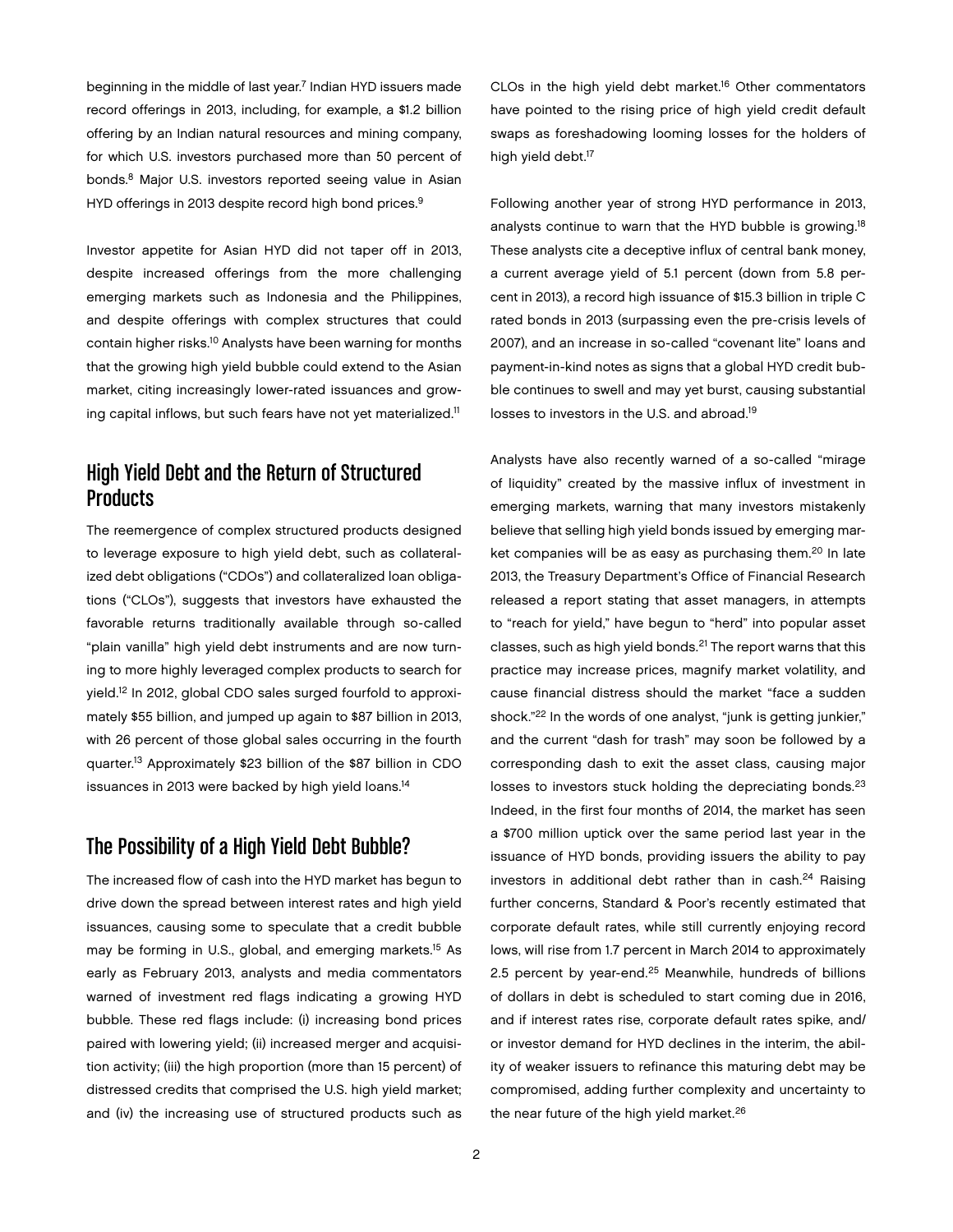# The Fed and Quantitative Easing

The end of the Federal Reserve Bank's quantitative easing could also lead to significant losses for investors in the high yield debt market. The Fed has promised that it would keep interest rates near zero until the unemployment rate reached 6.5 percent.27 However, in late March 2014, Federal Reserve Chairwoman Janet Yellen indicated that the Fed may raise interest rates as early as the second quarter of 2015, approximately six months after the end of the Fed's bond-buying program, which is expected to terminate in the fall of 2014.28 In the immediate wake of this announcement, futures markets assigned a 52 percent likelihood that interest rate hikes will commence in April 2015, up nearly 20 percent from the probability assigned a month prior to Yellen's comments.29 Similarly, in June 2013, following the Fed's first announcement regarding its decision to taper its bond-buying program, anxiety about a slowdown in the program and an increase in interest rates resulted in a record \$4.63 billion one-week outflow from high yield debt funds and a steep decline in the amount of high yield debt offerings.<sup>30</sup> Although the Federal Reserve has attempted to assuage investors' fears, the Fed's quantitative easing taper is considered to be at least partly responsible for the 2013 decline in the Indian capital markets, as the Indian rupee depreciated by 17 percent during the months following the Fed's announcement.<sup>31</sup>

# What Lies Ahead: Potential High Yield Debt Litigation Risks

In 2013, the Financial Industry Regulatory Authority ("FINRA") identified high yield debt instruments as one of the key investor-protection and market-integrity issues of the near future.32 In its annual investor protection report, high yield bonds were identified by FINRA as one of a class of assets potentially unsuitable and otherwise problematic for retail investors.33 The classification was due, in part, to FINRA's concern regarding the potential for abuse in the sale of high yield debt products, including failures by financial firms to adequately explain the risk-versus-return profile of such products to their customers.34

Such concerns ring the same note as the claims asserted against financial institutions by disgruntled subprime mortgage investors in courts across the country during the course of the past five years. Indeed, the market trend away from plain vanilla instruments toward complex structured products, including not just cash CLOs and CDOs, but so-called "hybrid" and "synthetic" CLOs and CDOs as well, which gain credit exposure through complex credit derivatives, recalls the financial environment in the days leading up to the financial crisis of 2008.35

If corporate default rates rise and the high yield bubble identified by some commentators does indeed burst, investors likely will suffer losses. As a result, financial institutions and issuers active in the high yield market may face a new wave of claims similar to those brought by investors who lost money following the bursting of the subprime mortgage bubble six years ago. As illustrated by the litigation arising from losses sustained during the subprime crisis, even sophisticated investors claim after the fact to have misunderstood or misapprehended the risk–reward profile and financial mechanics of complex structured products. Whatever the particular nature of the structured product investment vehicle, it is all but certain that the next wave of claims could include allegations that the issuers and underwriters of high yield debt products had superior knowledge regarding the risks associated with the products and failed to share such knowledge with investors, or that these sell-side parties breached duties and obligations set forth in the transaction's governing documents. In any event, with interest rates destined to rise over the next few years, and with hundreds of billions of dollars of debt scheduled to come due starting in 2016, high yield debt is an area that should be closely monitored.

#### Protective Measures: Lessons Learned from the Subprime Crisis

One critical lesson that emerged from the subprime crisis is that the transactions that can be most problematic from a litigation perspective tend to occur in the late stages of bubble formation, when stellar performance of a particular asset class has raised demand for that asset while at the same time depleting supply. Under these market conditions, securities of deteriorating credit quality may be purchased by yield-hungry investors who fail to appreciate the long-term implications of changing risk profiles. At the same time, rating agencies may affix ratings that do not accurately reflect true credit quality in a maturing product and evolving market.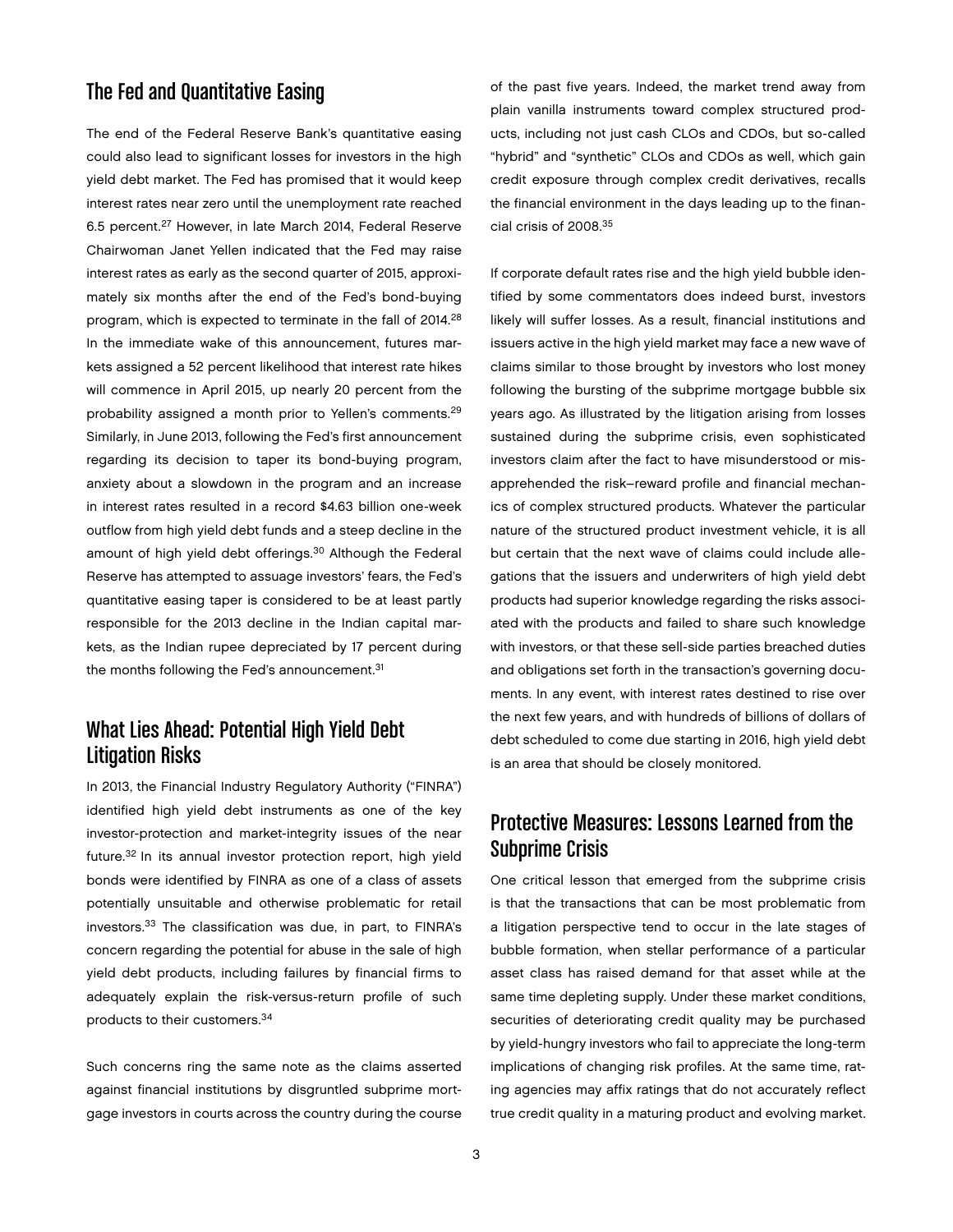While there is nothing any one financial institution can do to correct large-scale market failures or redirect the trend of the HYD market, there are several measures institutions can implement now to minimize exposure to the litigation risks discussed above.

First, each institution—whether an issuer or an underwriter should continue to invest resources in due diligence on issuers of all varieties, including both U.S. corporations and lesser known companies operating in more opaque emerging markets. This due diligence should aim to confirm that credit ratings accurately reflect an organization's own evaluation of risk while at the same time identifying any potential issues or problems with the issuer's business operations or balance sheet. Such measures will protect the integrity of the offering and ensure that there are no surprises revealed if a particular issuer defaults on its obligation or reports unexpected business developments or earning trends in the period shortly after issuance.

Second, placing/underwriting institutions should carefully review their sales practices, including the types and extent of disclosures made to customers. Judicial opinions from the subprime crisis instruct that such disclosures must be particularized and specific to the transaction at issue, rather than mere boilerplate generalizations or wholesale disclaimers of reliance. These specific disclosures should also be scrutinized in order to ensure that all material information has been shared with investors. Institutions should be particularly diligent in providing full disclosures where covenant packages are materially looser than current market practice. In light of the various bubble indicators and red flags discussed above, dealers, issuers, and investment banks distributing HYD and HYD-linked structured products should be especially diligent when navigating the landscape of today's market, where high demand has driven yield to historically low levels that may not fully and accurately reflect the associated risks.

Finally, institutions should ensure that their client-facing personnel take an informed and coordinated approach to handling customer accounts, orders, and inquiries, especially as the market turns and the bubble deflates or pops. In the early stages of the subprime crisis, institutions scrambled to manage failed transactions, identify contractual rights and obligations, and stem the flow of massive losses. More than six years later, these institutions continue to struggle with the fallout of the crisis, as litigation claims continue to pile up and government investigations lead to enforcement actions and costly settlements. Many of these lawsuits and investigations are buttressed by ill-advised statements unwittingly made by personnel of those institutions in the initial stages of the market downturn.

Simply put, after the market has moved is not the time to implement new practices or enhance current practices and procedures—issuers, underwriters, dealers, and others participating in the HYD market should learn from the past and ensure that adequate systems and processes are in place to respond appropriately and effectively to the anticipated developments in this market. All lines of communication between the front, middle, and back offices, and compliance/ legal functions, should remain not only open, but in regular use. In addition, institutions should engage and involve counsel during the earliest stages of any downward turn in the market to analyze exposure on particular transactions and to evaluate potential claims on an aggregate basis. Counsel can also guide and advise businesses on internal communications as well as communication with customers and business affiliates. Institutions should consider current practices carefully, anticipating how events occurring in the ordinary course of business now may be viewed years later through the lens of potential future litigation.

While market participants can never completely insulate themselves from the effects of a market failure, those institutions that plan ahead and install the appropriate safeguards now may minimize exposure to litigation and clear the path toward recovery and renewed business growth.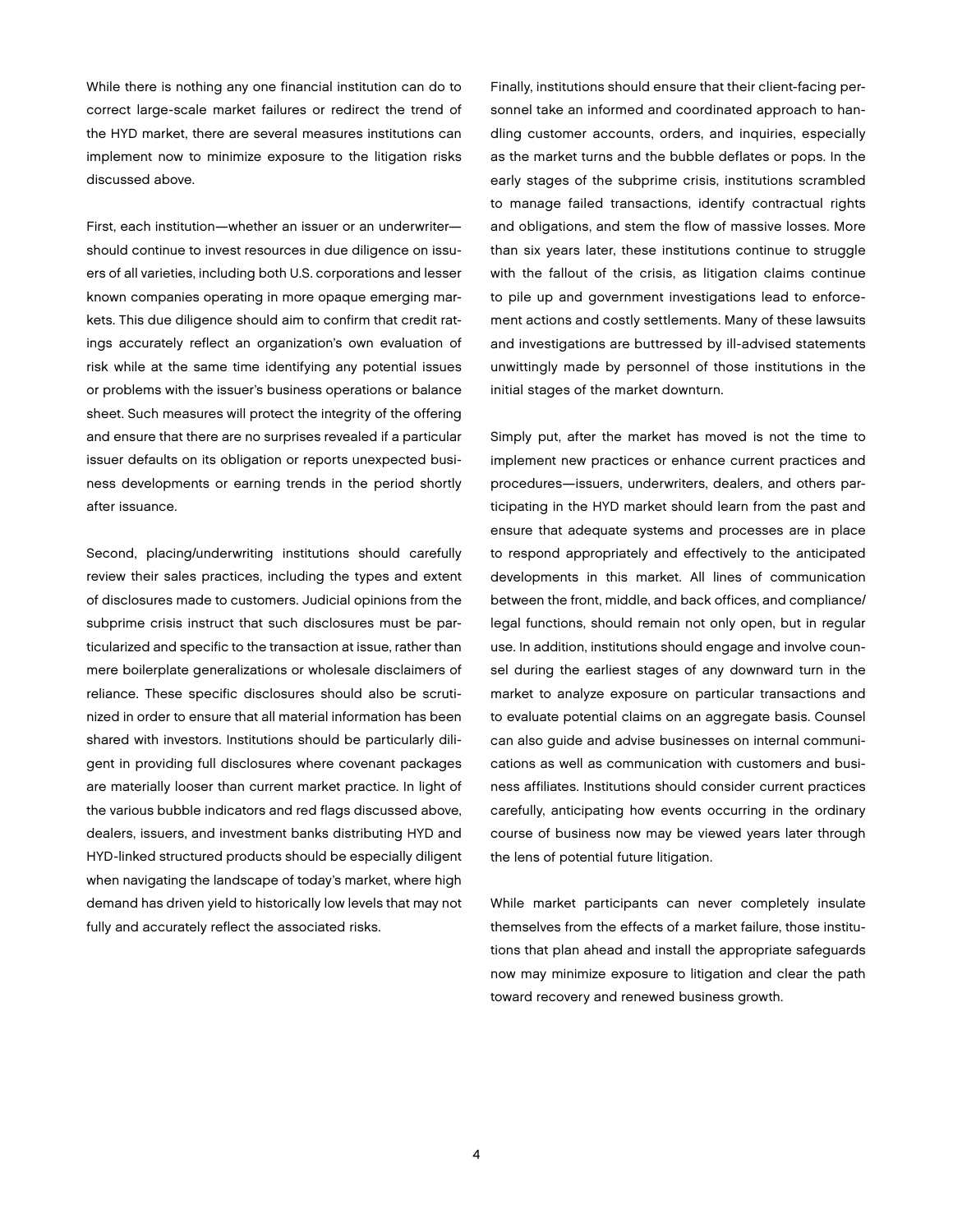#### Lawyer Contacts

For further information, please contact your principal Firm representative or one of the lawyers listed below. General email messages may be sent using our "Contact Us" form, which can be found at [www.jonesday.com.](http://www.jonesday.com)

#### Jayant W. Tambe

#### New York +1.212.326.3604 [jtambe@jonesday.com](mailto:jtambe@jonesday.com)

#### Howard F. Sidman

New York +1.212.326.3418 [hfsidman@jonesday.com](mailto:hfsidman@jonesday.com)

#### J. Eric Maki

New York +1.212.326.3780 [emaki@jonesday.com](mailto:emaki@jonesday.com)

#### Scott J. Greenberg

New York +1.212.326.3830 [sgreenberg@jonesday.com](mailto:sgreenberg@jonesday.com)

*Michael Thayer, an associate in the New York Office, assisted in the preparation of this* Commentary.

#### **Endnotes**

- 1 Chien Mi Wong, *Finance Asia*, "Bankers cash in on high yield bonds," Jan. 13, 2014; Tim Cross, *Forbes*, "High Yield Bond Issuance Starts Off 2014 with \$6B Week," Jan. 10, 2014; Katy Burne, *The Wall Street Journal*, "Bond Investors Break Pattern, Dump Junk Bonds," May 31, 2013; Floyd Norris, *The New York Times*, "Junk Bonds Get Junkier, but Still Sell Briskly," Apr. 5, 2013.
- 2 Al Yoon and Katy Burne, *The Wall Street Journal*, "Investors Clamor for Risky Debt Offerings," Apr. 2, 2014; Tracy Alloway and Vivianne Rodrigues, *Financial Times*, "Strong demand for 'junk' bonds erodes investor protection," Mar. 12, 2014; Antonia Oprita, emergingmarkets. org, "US High yield bonds heading for bubble territory: indicator," Feb. 28, 2013.
- 3 Michael Aneiro, *Barron's*, "Indomitable Junk Bonds Already Up 0.8% In 2014," Jan. 15, 2014.
- 4 Al Yoon and Katy Burne, *The Wall Street Journal*, "Investors Clamor for Risky Debt Offerings," Apr. 2, 2014; Tracy Alloway and Michael Mackenzie, *Financial Times*, "2014 outlook: Sugar high," Jan. 1, 2014; Floyd Norris, *The New York Times*, "Junk Bonds Get Junkier, but Still Sell Briskly," Apr. 5, 2013.
- 5 High yield, high-risk bonds are rated below Baa3 by Moody's Investors Service and lower than BBB by Standard & Poor's.
- 6 FINRA Regulatory and Examination Priorities, Jan. 11, 2013, *available at* www.finra.org/web/groups/industry/@ip/@reg/@guide/documents/ industry/p197649.pdf.
- 7 Chien Mi Wong, *Finance Asia*, "Bankers cash in on high yield bonds," Jan. 13, 2014; Josh Noble, *Financial Times*, "Yield hunt boosts Asian junk debt," April 14, 2013; Chris Wright, emergingmarkets.org, "Asia debt issuance to hit record," Mar. 5, 2013; IDN Financials, "BHIT completes US\$365 million senior notes offering," May 20, 2013.
- 8 Neha D'silva, *International Financing Review*, "Vedanta beats its own record," May 25, 2013.
- 9 Lisa Abramowicz, *Bloomberg News*, "BlackRock Seeing Value in Asian Junk-Bond Market, Rieder Says," May 28, 2013.
- 10 Josh Noble, *Financial Times*, "Yield hunt boosts Asian junk debt," Apr. 14, 2013.
- 11 Chien Mi Wong, *Finance Asia*, "Bankers cash in on high yield bonds," Jan. 13, 2014; Chris Wright, emergingmarkets.org, "Fear of bubble in EM market grows," Apr. 5, 2013.
- 12 Antonia Oprita, emergingmarkets.org, "US High yield bonds heading for bubble territory: indicator," Feb. 28, 2013; Christine Idzelis, *Bloomberg*, "Milken Protege Goodman Chases European Loans at Blackstone," Jan. 8, 2013; Mary Childs, *Bloomberg*, Synthetic CDOs Making Comeback as Yields Juiced, Mar. 20, 2013.
- 13 Global CDO Issuance and Outstanding (xls)—quarterly data from 2000 to Q3 2014 (issuance), 1990—Q4 2013 (outstanding), *available at* www.sifma.org/research/statistics.aspx.
- 14 *Id.*
- 15 Vivianne Rodrigues, Michael Mackenzie, *Financial Times*, "Junk Bond Rally Approaches End of Line," Mar. 4, 2014; Thomas Landon, Jr., *The New York Times*, "Global Bond Frenzy Raises Concerns," Feb. 19, 2014; Chien Mi Wong, *Finance Asia*, "Bankers cash in on high yield bonds," Jan. 13, 2014; Tracy Alloway and Michael Mackenzie, *Financial Times*, "2014 outlook: Sugar high," Jan. 1, 2014; Chris Wright, emergingmarkets.org, "Fear of bubble in EM market grows," Apr. 5, 2013; Larry Swedroe, CBS News, "Is a Bubble Growing in Junk Bonds?", Apr. 3, 2013.